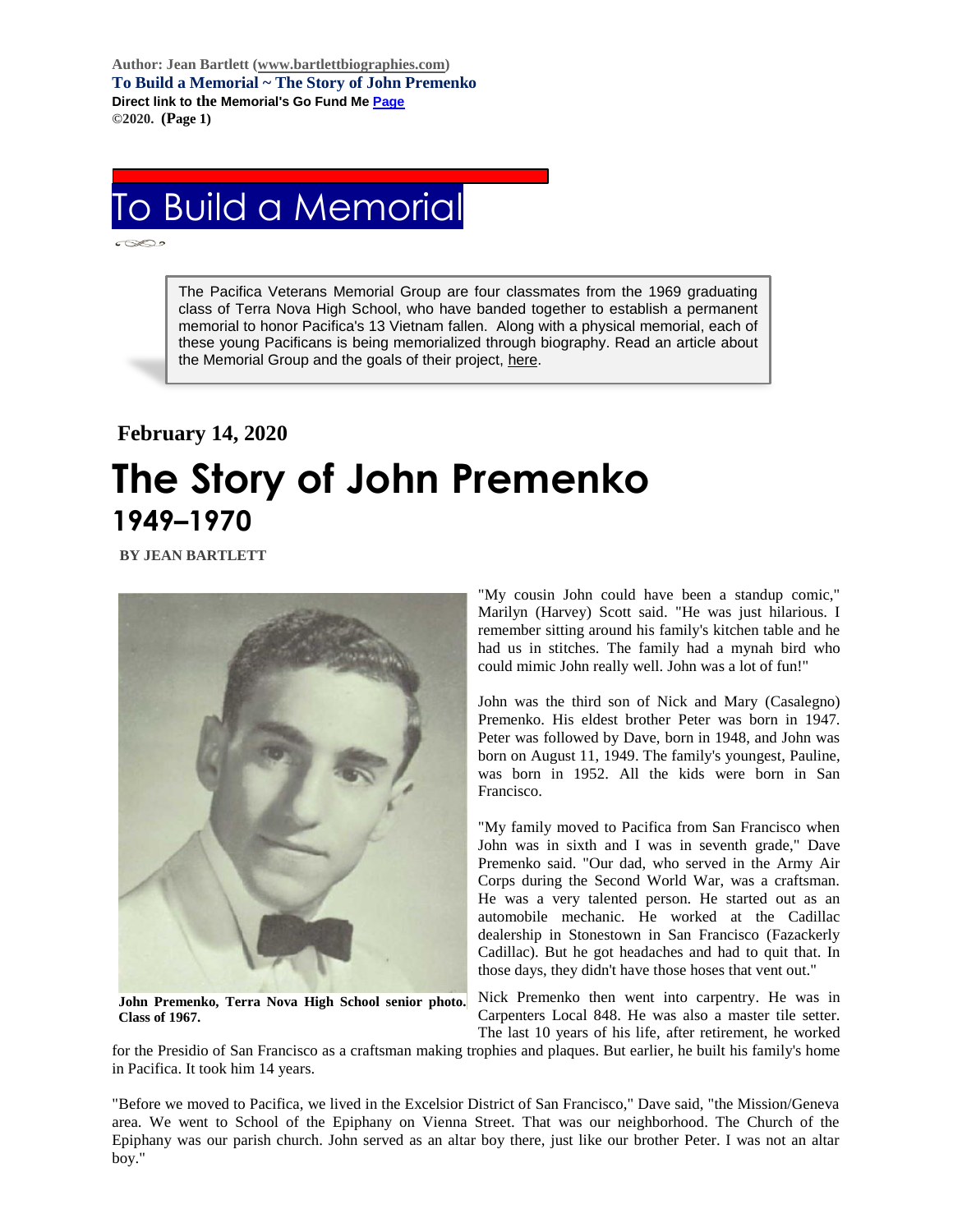**Author: Jean Bartlett [\(www.bartlettbiographies.com\)](http://www.bartlettbiographies.com/) To Build a Memorial ~ The Story of John Premenko Direct link to the Memorial's Go Fund M[e Page](https://www.gofundme.com/f/uyf8r-25000?utm_source=customer&utm_medium=copy_link-tip&utm_campaign=p_cp+share-sheet) ©2020. (Page 2)**

The boys spent their elementary school years doing all the "typical boy stuff."



**John with his camera in San Francisco, 1960.**

"We climbed rocks and trees and hills," Dave recalled. "We played Army, and Cowboys and Indians. We went to Amazon Park every day and hung out. We played baseball and went on the monkey bars. In those days, kids had a lot of freedom. Mom said, 'Just be home before dark,' and we were." (The Crocker Amazon Playground is on Moscow Street at Geneva Avenue.)

"Dad was always working, and then trying to build the house in Pacifica on weekends and nights," Dave continued, "so we did not have any vacations to speak of—we hardly went to the zoo. Mom didn't drive so we took the bus wherever we went. She'd have us go with her on the bus and we were all holding hands. Mom was a homemaker and she was quite a good cook. Her background was Italian-American. My dad's family was originally from the Ukraine.

"As kids we did the stuff needed at home. We worked in the backyard, we pulled weeds, and we didn't get paid. You did it because you were asked to do it."

Epiphany School is a K–8 school, and even after the family moved into their Pacifica home, Peter, Dave, John and Pauline all finished their elementary education there. One of the aunts in San Francisco would provide a place to stay or a ride after school.

Dave and John went to Terra Nova High School in Pacifica all four of their high school years, as did Pauline. Peter went to Archbishop Riordan High School his freshman through junior years, and then to Terra Nova.

"I don't think once he got into high school that John liked school all that well, but he did like sports, mostly basketball and track, and he was good at both of them. He was a great little brother—he was colorful and very witty."



**Terra Nova HS, 1965. John is bottom row, center. Terra Nova HS, 1966. John is far right.**

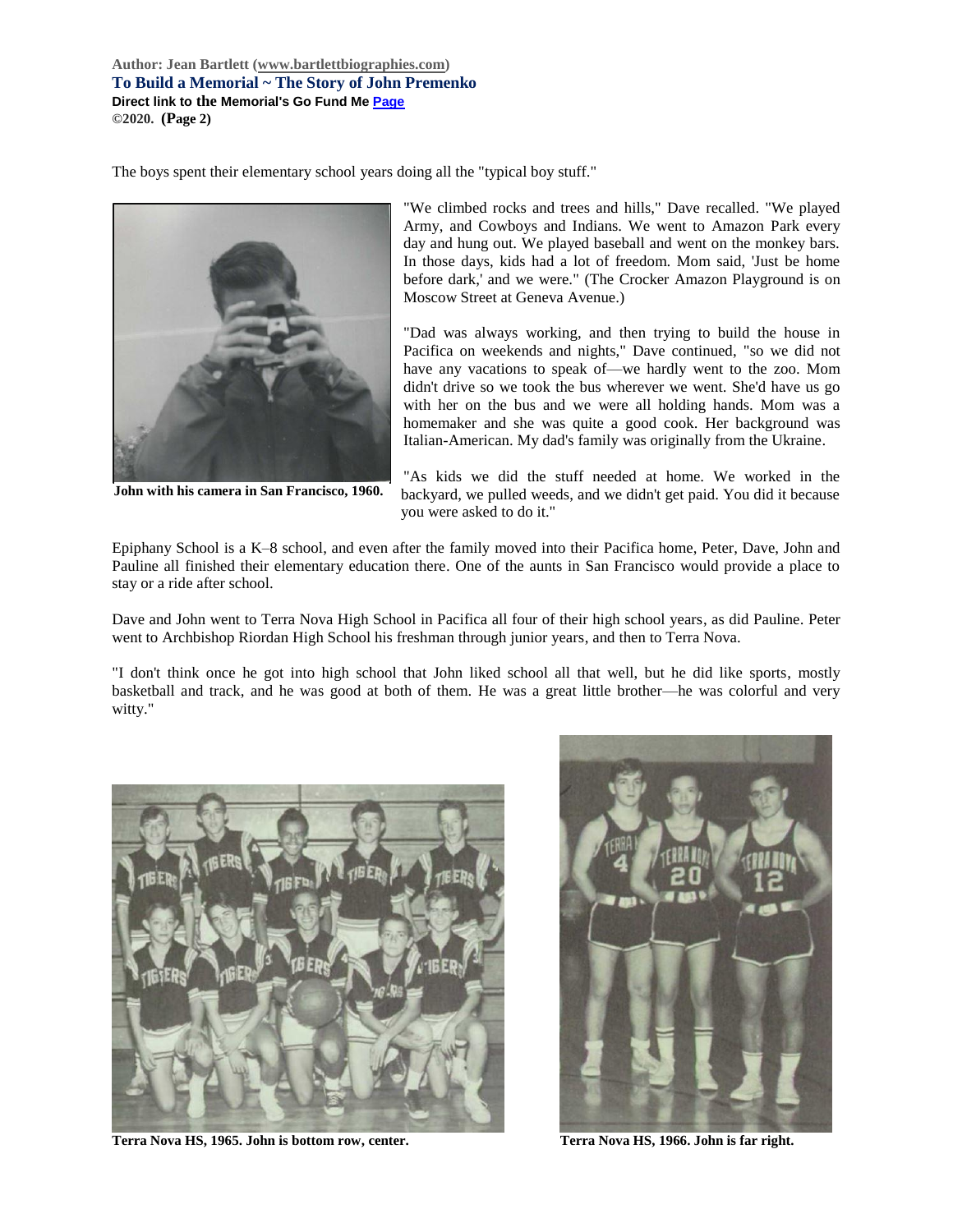**Author: Jean Bartlett [\(www.bartlettbiographies.com\)](http://www.bartlettbiographies.com/) To Build a Memorial ~ The Story of John Premenko Direct link to the Memorial's Go Fund M[e Page](https://www.gofundme.com/f/uyf8r-25000?utm_source=customer&utm_medium=copy_link-tip&utm_campaign=p_cp+share-sheet) ©2020. (Page 3)**

"John and I met in high school," Liz said. "We are the same age. I grew up in Pacifica, in Linda Mar. We didn't start dating till our senior year.

"How would I describe John? All the clichés! He was fun-loving and funny. I thought he was adorable. We just had an attraction. Before he moved to Pacifica, he had considered the priesthood. But he changed his mind before we met."

Liz reiterated John's love of basketball and track.

"He was five feet, two inches tall, just like me," Liz said. "But he was excellent at basketball and track. He was also a good student. You had to keep your grades up to do sports."

John and Liz graduated in June of 1967 and married in April of 1968 at Good Shepherd Catholic Church in Pacifica.

"It was a small, intimate wedding with family and a few friends. I loved John's family and I still love John's family. We have never not been family. They are terrific people. When I remarried, I said to my mother-in-law, 'I don't want to give you up.' And she said, 'Why would you have to?'"



**Liz and John Premenko on their wedding day, April 7, 1968.**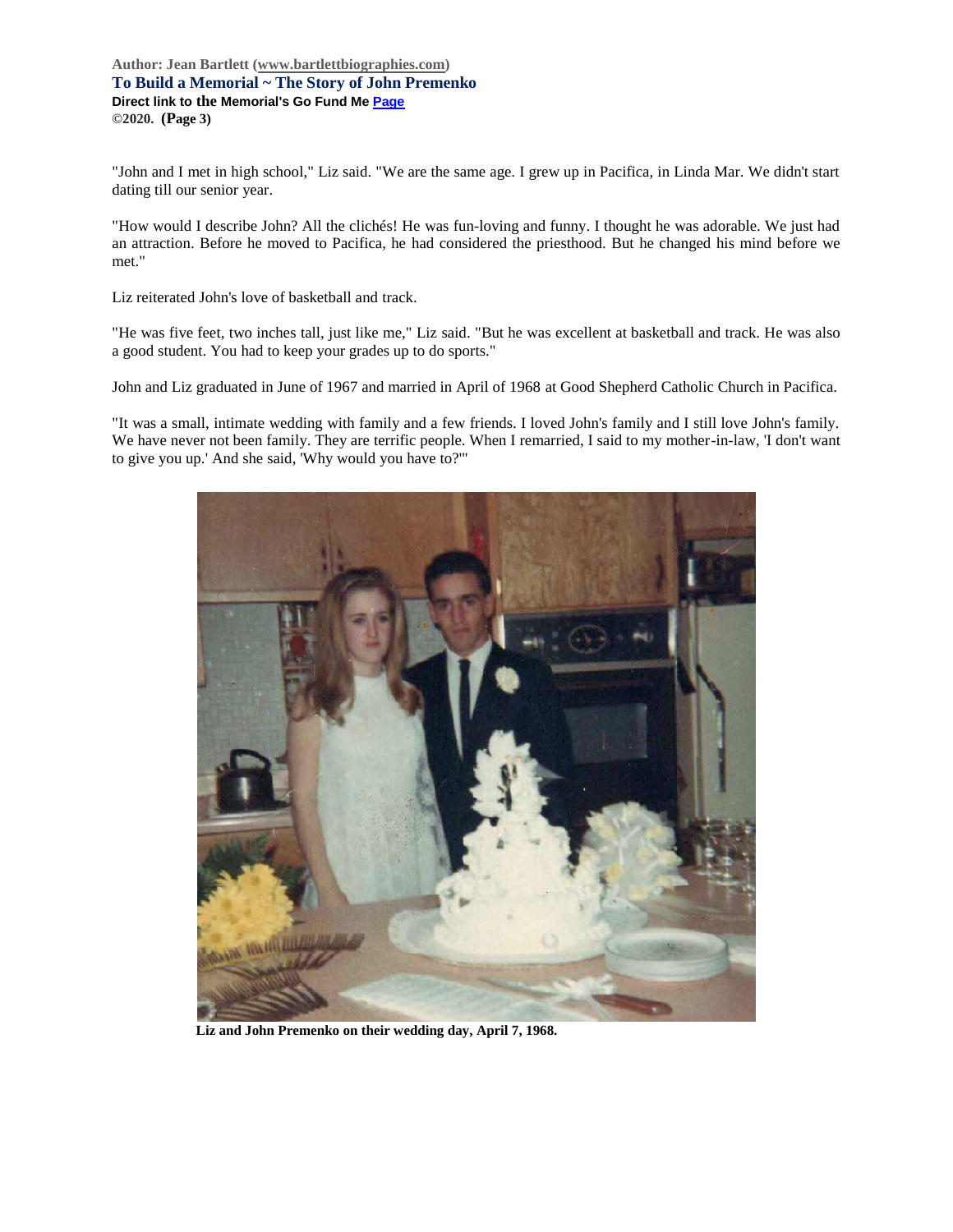**Author: Jean Bartlett [\(www.bartlettbiographies.com\)](http://www.bartlettbiographies.com/) To Build a Memorial ~ The Story of John Premenko Direct link to the Memorial's Go Fund M[e Page](https://www.gofundme.com/f/uyf8r-25000?utm_source=customer&utm_medium=copy_link-tip&utm_campaign=p_cp+share-sheet) ©2020. (Page 4)**



**Newlyweds Liz and John, center, with Liz's folks Rose and Paul Goff on the left, and John's parents Nick and Mary Premenko on the right.**

John went to work for the Post Office as a letter carrier after high school and was working there when Liz became pregnant with their first son, Peter, who was named after John's big brother.

"I didn't know John's brother Peter," Liz said. "He was out of the house and in the Coast Guard when John and I started dating."

It was not long after they graduated from high school that Peter went missing in Okinawa, late August of 1967.

"That had a big impact on our lives," Liz said, "and that was why John signed up for the military. He wanted to find out what happened to Peter and he was very driven. He had his goals and he was going to do them."

Liz and John's son Peter was born in November of 1968. On December 19, Sergeant John Premenko completed his Special Forces training at the John F. Kennedy Center for Special Warfare in Fort Bragg, North Carolina.

"John did his initial eight weeks of basic training at Fort Lewis in Washington. I stayed in Pacifica at my parents' home on Alicante. When he came home, our son Peter and I moved to North Carolina with him."

Four weeks later, the local Fort Bragg newspaper ran a story on John.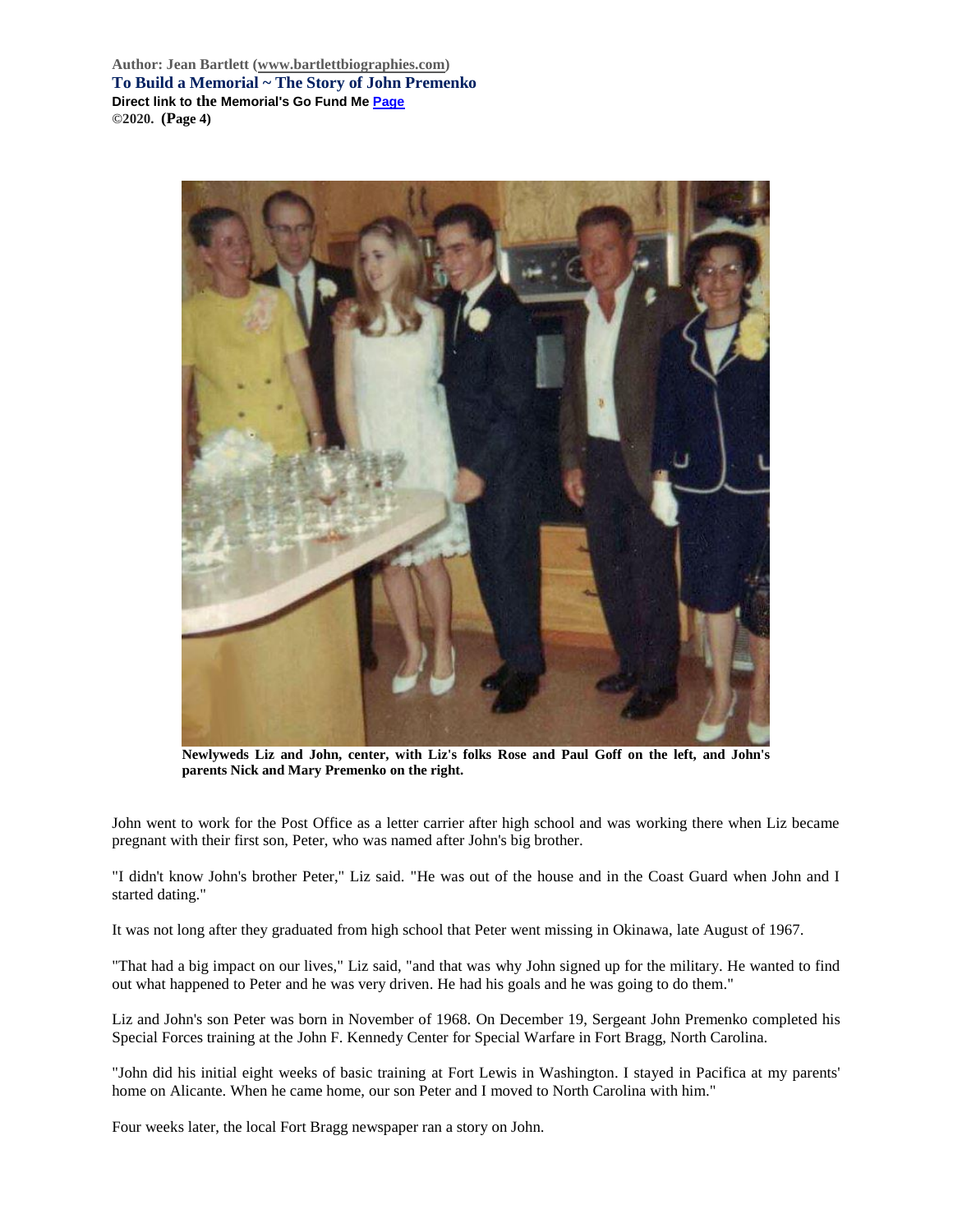*"The sergeant, who is now prepared for an assignment with one of the six operational Special Forces groups around the world, received his first four weeks of training in map reading, patrolling and methods of instructing native personnel.*

*The student then received instruction in his category of the five basic skills found in Special Forces detachment—medical, communications, intelligence and operations, engineering, and demolitions and weapons.*

*Sgt. Premenko concluded his training with a four-week course in Special Forces tactics and techniques. He was taught the advantages of psychological warfare and the necessity for gathering and assessing intelligence data before infiltrating and actually operating in an area."*



**Sgt. John Al Premenko.**

"John had almost a year of training and he got to like being in Special Forces," his brother Dave said.

Trained as a SF Radio Operator, the Green Beret arrived in Vietnam in February of 1970 and was immediately assigned to CCS Recon Company. Back at home, Liz was pregnant with the couple's second child.

John wrote to Liz often and she to him. His missions were secret and they kept their correspondence about "normal" things. His spirits were good.

"I remember one time, my mom, his mom and I filled a box to send to him of all his favorite stuff," Liz laughed, "including salami. As packing material for the box we filled it with popped popcorn. He said that everybody loved the popcorn more than anything else."

John came home on a 30-day leave.

"He and Liz came to Pacifica to say, 'Hello,'" Dave said. "That was the only time we saw him and that was the last time we saw him."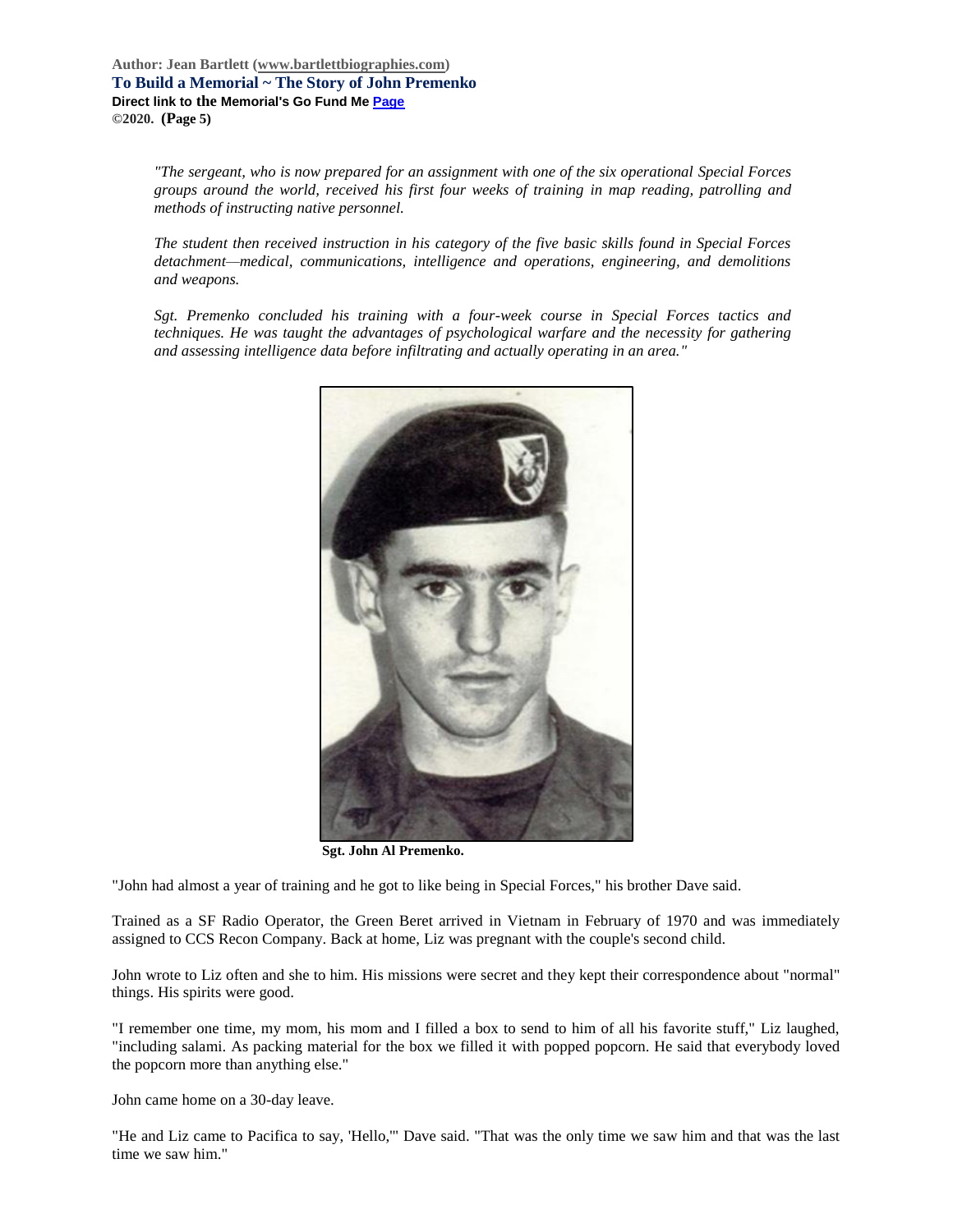**Author: Jean Bartlett [\(www.bartlettbiographies.com\)](http://www.bartlettbiographies.com/) To Build a Memorial ~ The Story of John Premenko Direct link to the Memorial's Go Fund M[e Page](https://www.gofundme.com/f/uyf8r-25000?utm_source=customer&utm_medium=copy_link-tip&utm_campaign=p_cp+share-sheet) ©2020. (Page 6)**

**Home on a 30-day leave, John visits with his wife and son.**





**John and Peter, 1970. John, Peter and Liz, 1970.**



**Liz and John Premenko, 1970.**



**Father and son, 1970.**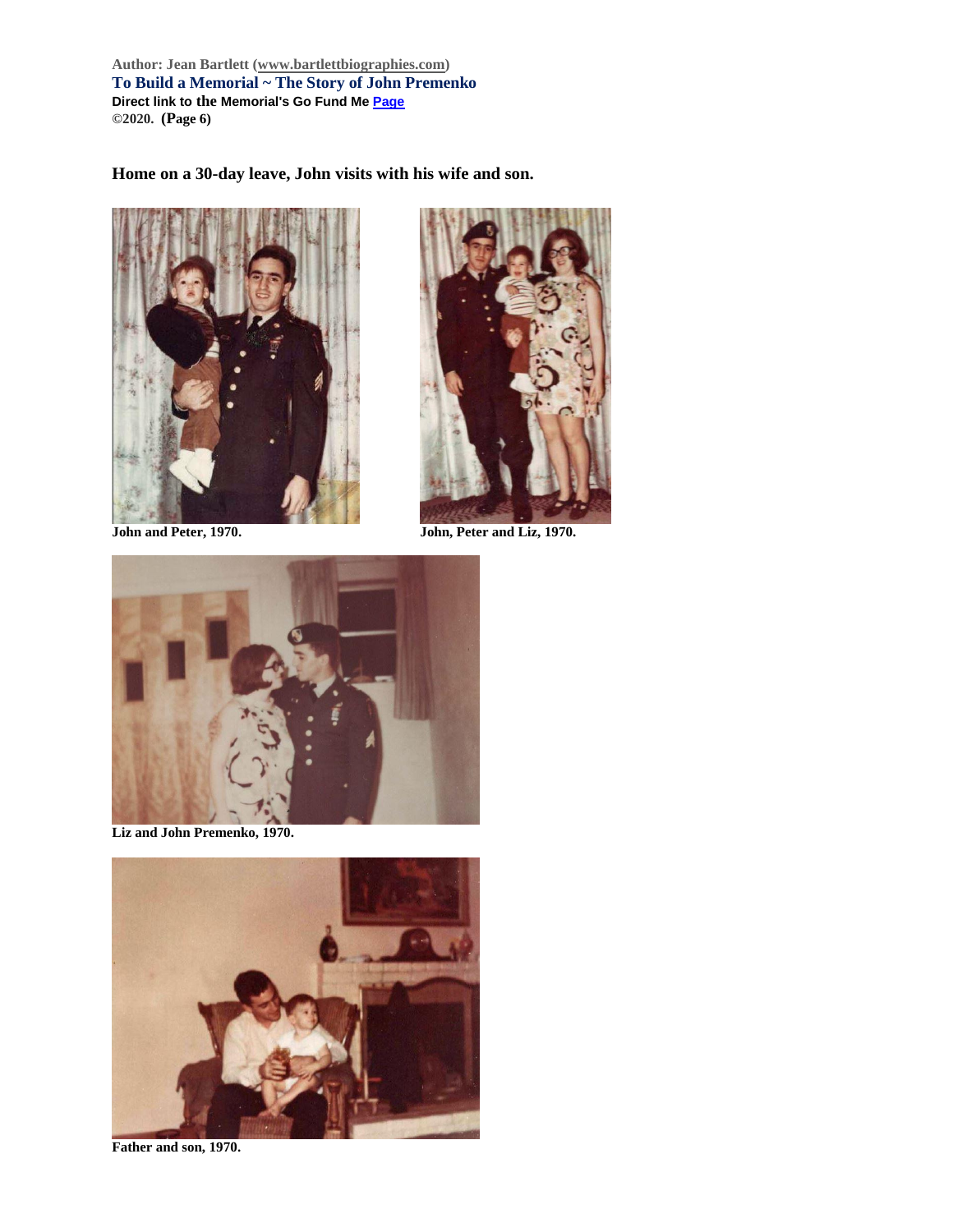**Author: Jean Bartlett [\(www.bartlettbiographies.com\)](http://www.bartlettbiographies.com/) To Build a Memorial ~ The Story of John Premenko Direct link to the Memorial's Go Fund M[e Page](https://www.gofundme.com/f/uyf8r-25000?utm_source=customer&utm_medium=copy_link-tip&utm_campaign=p_cp+share-sheet) ©2020. (Page 7)**

"John volunteered for a second tour in Vietnam," Dave said. "That was the tour he planned to do R&R in Okinawa and find out what happened to Peter."

As missions and criteria changed, John's military record shows he served in several Special Forces units. Those units, as reported on The Vietnam Veterans Memorial Wall of Faces, [www.vvmf.org/Wall-of-Faces,](http://www.vvmf.org/Wall-of-Faces) are as follows: CCS (Command and Control South); MACV-SOG (Military Assistance Command, Vietnam, Studies and Observations Group); 5th Special Forces Group (colloquially known as the Green Berets); and USARV (United States Army Republic of Vietnam). Some of the Green Beret missions included entering Laos—before such operations were officially acknowledged.

"John would write, 'I can't tell you exactly what we are doing or where we are,'" Liz said, "but he intimated he was in Laos."

John turned 21 on August 11, 1970. On August 14, Sgt. Premenko was serving as a radio operator for a Long Range Reconnaissance Patrol on a special mission in Laos. His unit was located deep within enemy-held territory and had been there a day without being detected. On August 14, the unit moved from their position and immediately came under heavy fire from a well-armed, large contingent of enemy soldiers. Mortally wounded at the outset, John nevertheless returned a blaze of cover fire which allowed the other members of his unit time to secure a more defensible position and regain the situation. An excerpt from Sgt. John Al Premenko's BSV posthumous citation, notes: "Sgt. Premenko distinguished himself by heroism on 08/14/70." (The Bronze Star with "V" is awarded for valor or bravery during combat actions against an enemy force.)

On August 10, 1970, a day before John's birthday, Liz gave birth to the couple's second son, Kyle, at Letterman Army Hospital in San Francisco. She was just back home in Pacifica, when she saw people getting out of a car.

"It struck me odd at first," Liz said. "There was an officer and a military pastor, getting out of a car on my street."

"They came and told me," Liz continued. "The whole thing was horrible. I went with them over to my in-laws and told them. His family was devastated and at that time, David was in the Army and stationed in Germany, and Pauline's husband was in the service and stationed in Alaska."

"The Red Cross told me that John had been killed," Dave said. "And I was flown home. John is buried at Golden Gate National Cemetery, just over the hill in San Bruno."

"I was a widow at almost 21," Liz said. "It was all just one day at a time for quite a while. John's family and I were even tighter after that. Family is important and they have always been hugely involved in my sons' lives."

The family keeps the medals, badges, patches and tags of Army Special Forces Sgt. John Premenko in a display case, pictured below. They are as follows, left to right. Medals: Bronze Star with V Device (Valor) and an Oak Leaf Cluster (second award), Army Commendation Medal, Purple Heart, Vietnamese Military Merit Medal (Awarded by the Republic of Vietnam), Vietnam Gallantry Cross with Palm (Awarded by the Republic of Vietnam), National Defense Service Ribbon, Vietnam Service Medal and Vietnam Campaign Ribbon. The items in the top row, left to right, are: Dog Tags, Parachutist Badge, Airborne Tab (part of the Green Beret unit patch), Sharpshooter–Automatic Rifle, Expert–Machine Gun, and Marksman–Rifle.